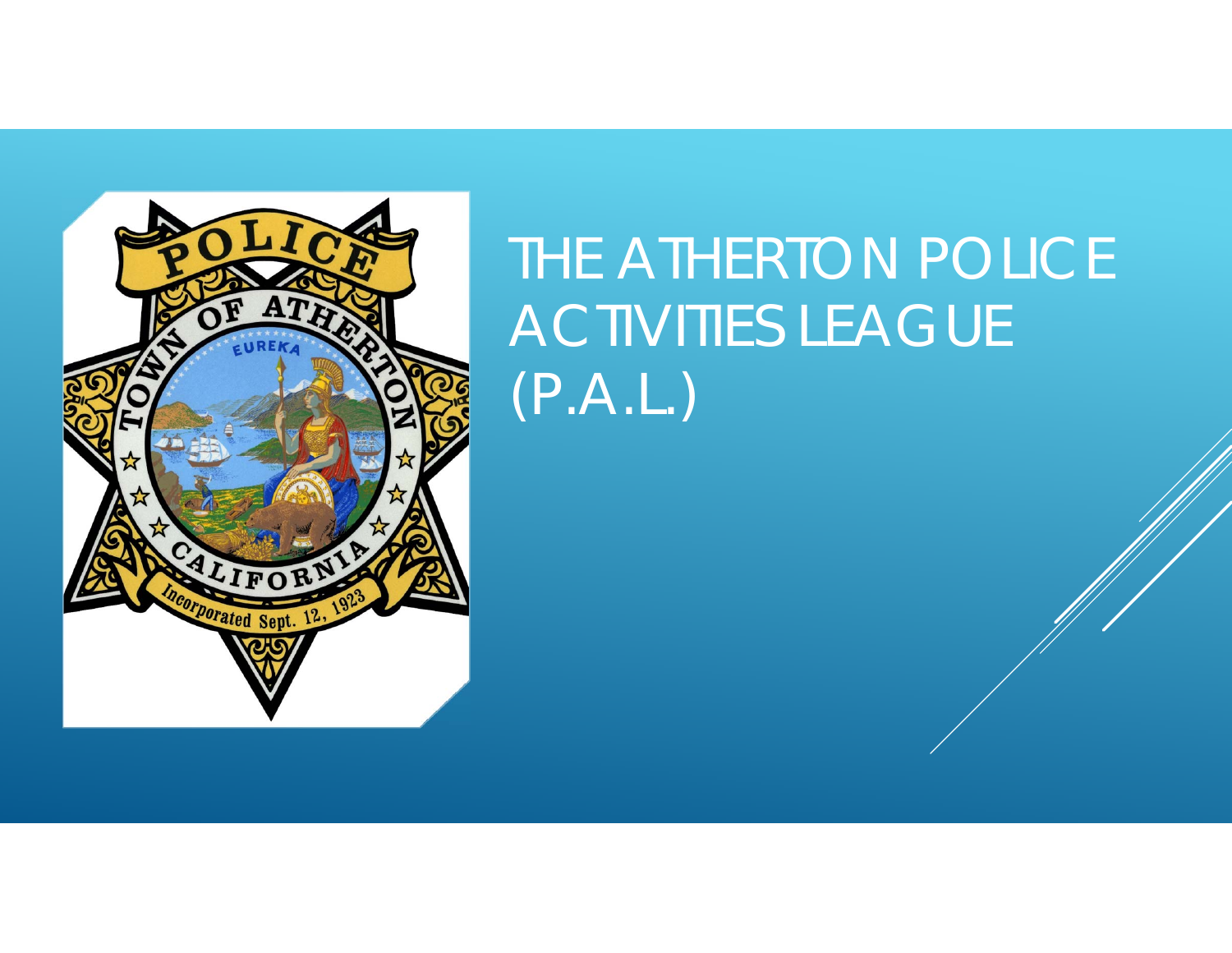

 As the P.A.L. Coordinator for over 20 years, I am pleased and grateful to be a part of donating over \$200,000 to our local high schools for college scholarships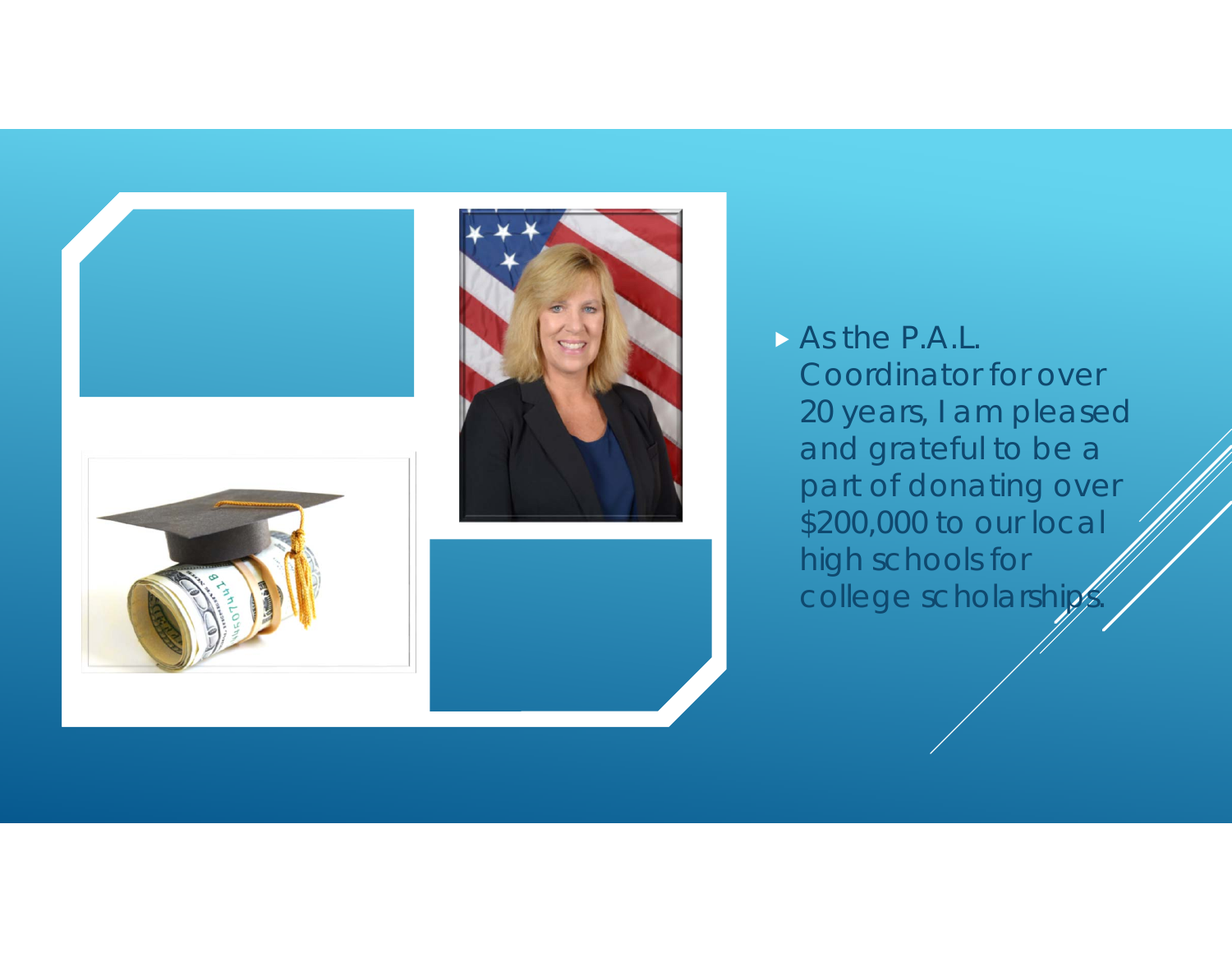THE INTERACTION BETWEEN THE POLICE DEPARTMENT AND THE LOCAL YOUTH IS AN EXTREMELY IMPORTANT FUNCTION AND ONE OF OUR TOP PRIORITIES!

The P.A.L. started back in 1972 to support our community through various athletic and youth-assistance programs. For over 49 years, and with your support, P.A.L. has continued to grow, helping us better serve the youth of our community. P.A.L. is funded solely by the tax-deductible donations from our generous residents. **We do NOT solicit by telephone**.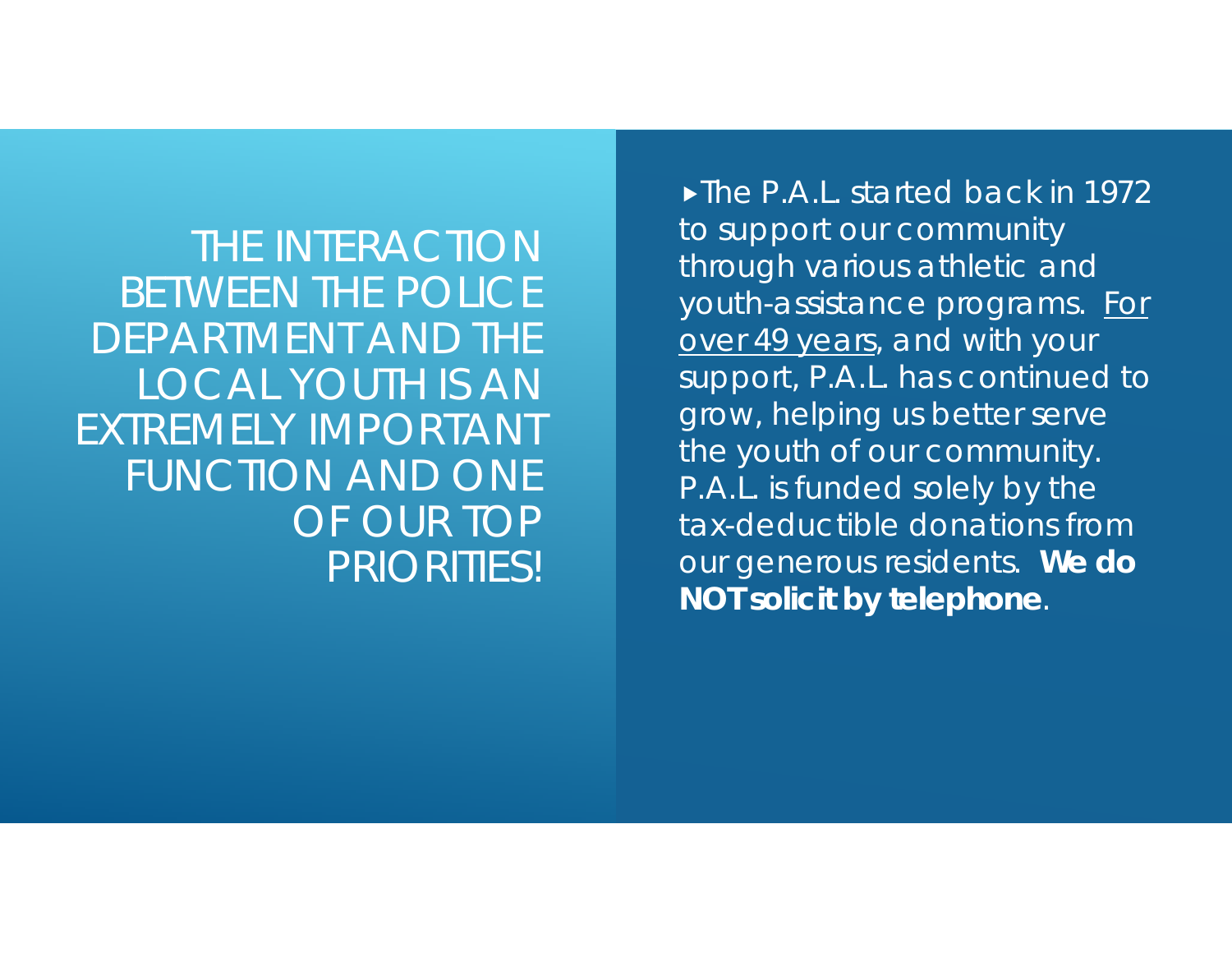

• Our partnership with the local schools to provide backpacks, school supplies, toys for the holidays and Shop With A Cop are some of our most proudful moments as an organization.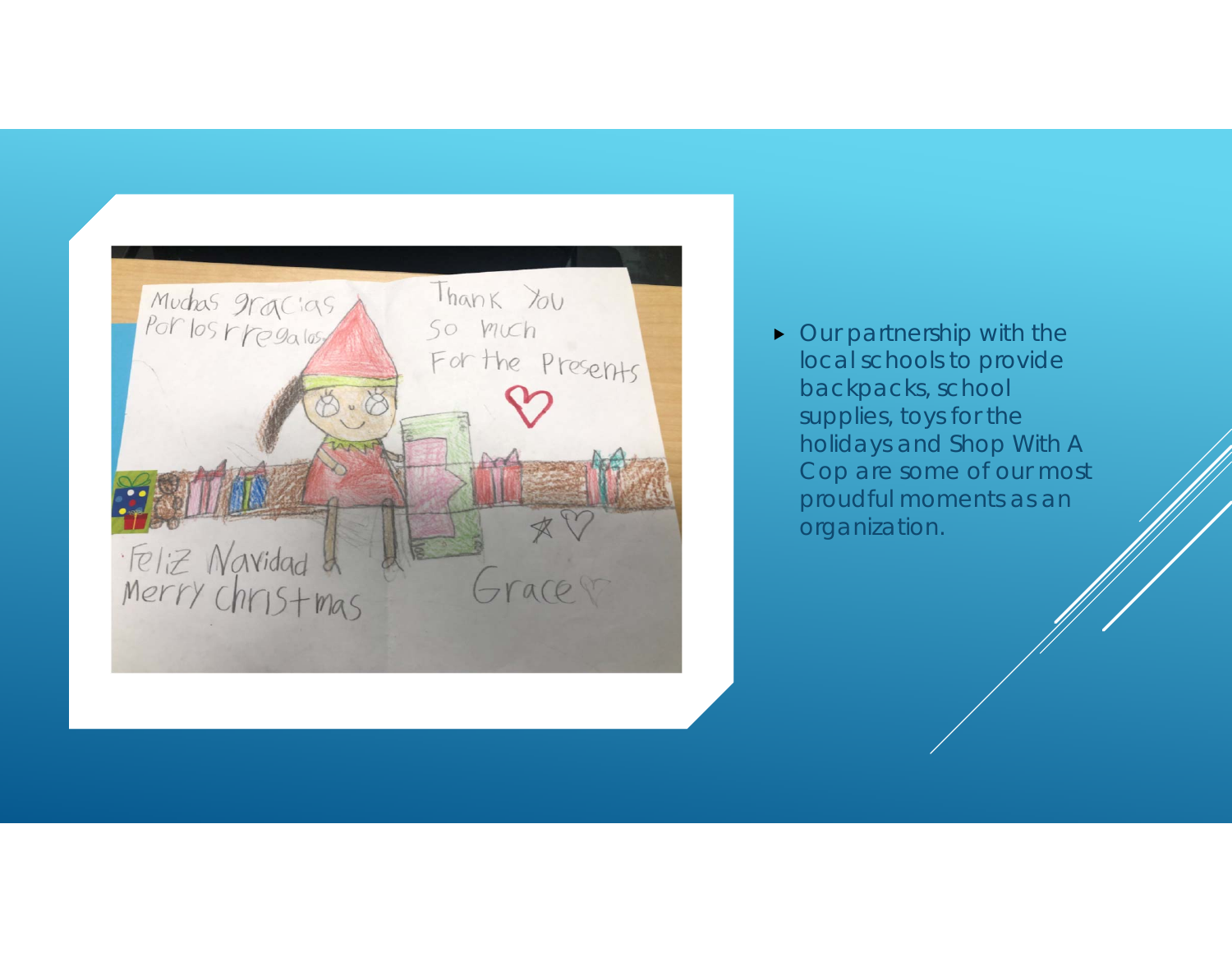

## TOY DRIVE DELIVERY

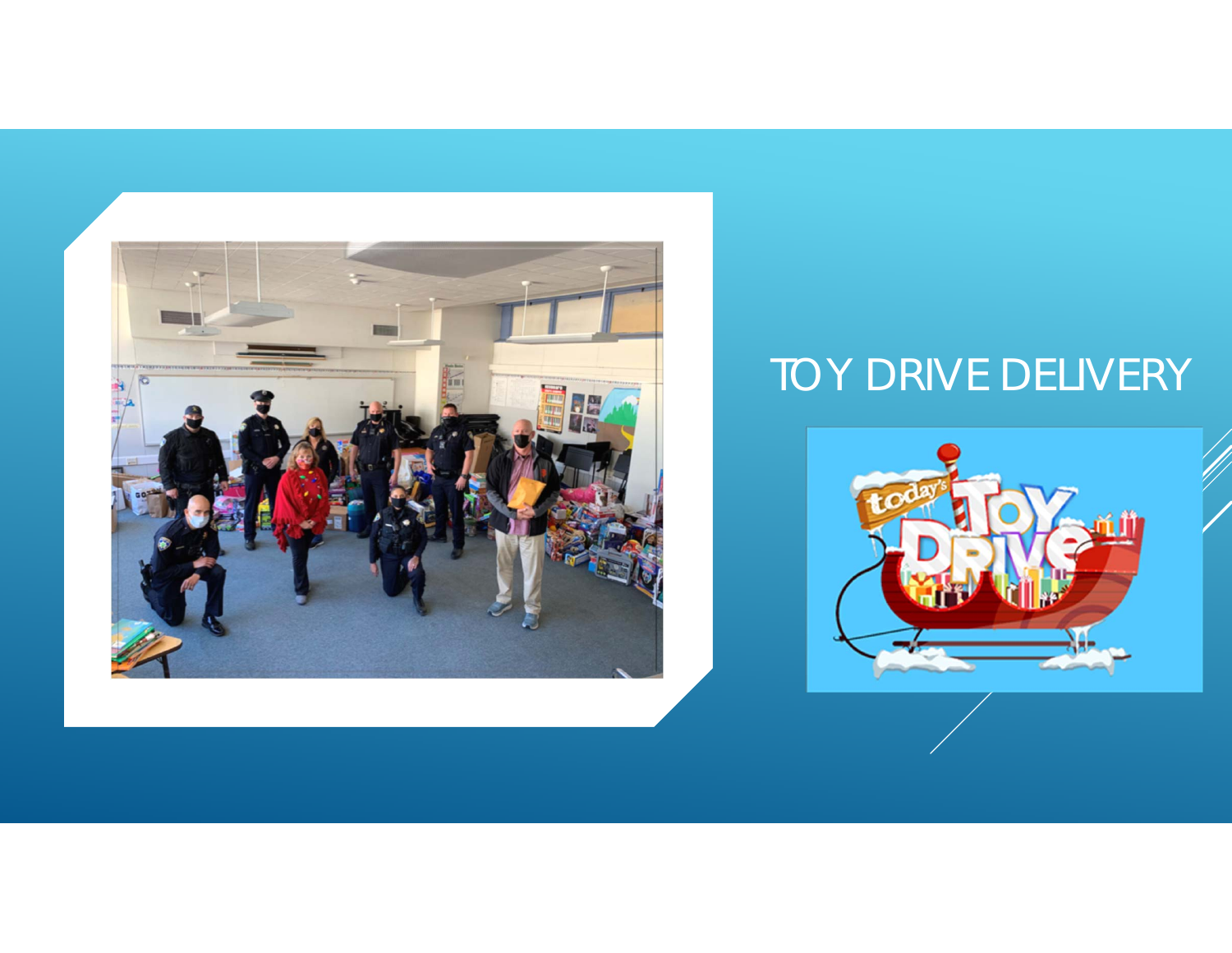

At our local elementary schools, Encinal, Laurel and Las Lomitas, we hold our annual Shop With A Cop Program. The schools nominate the children and each are given \$100 to shop for a family member, themselves and a friend.

SHOP WITH A COP WINNERS FROM ENCINAL SCHOOL WITH SRO MACDONALD AND OFFICER ROJAS